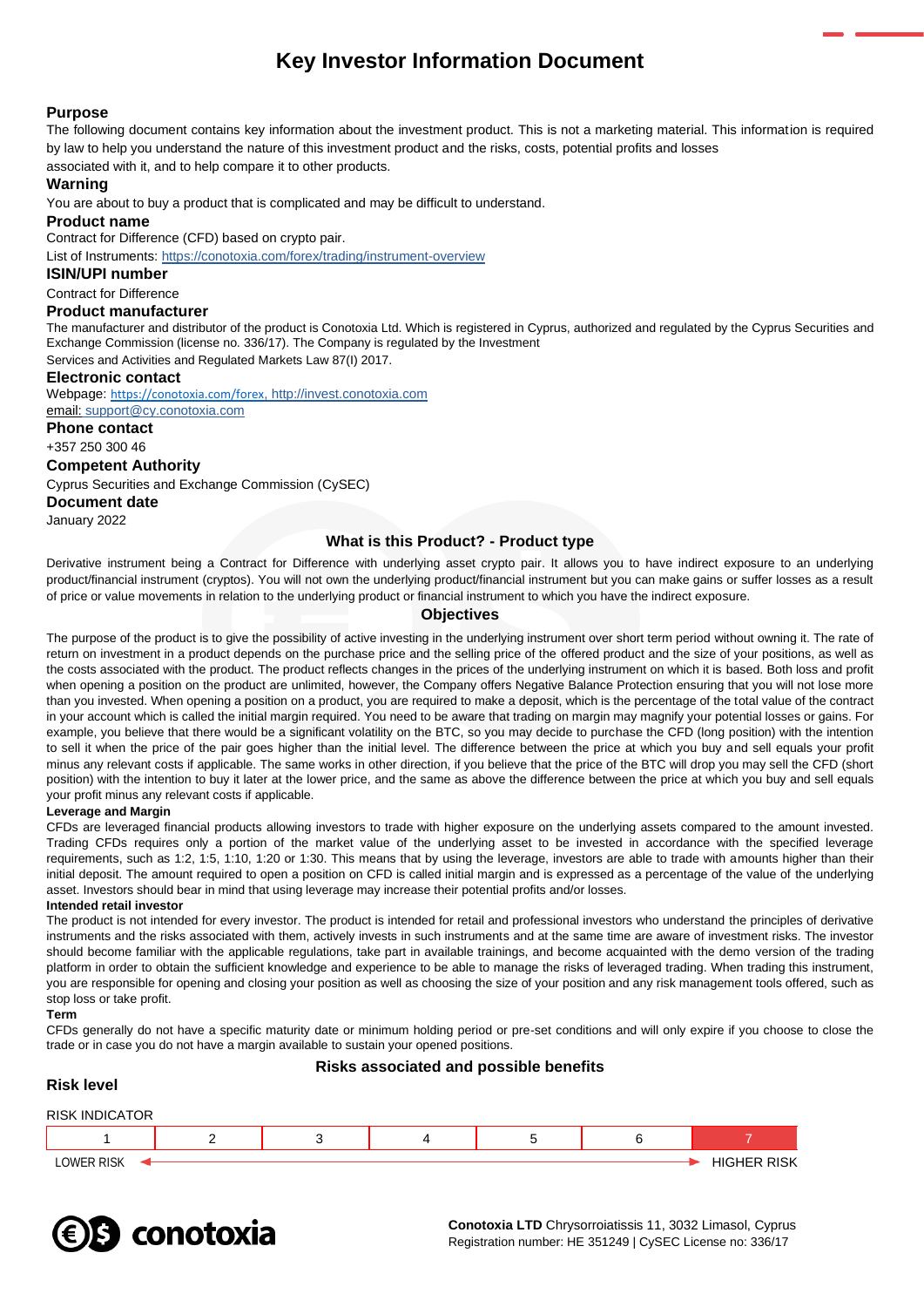The summary risk indicator is a guide to the level of risk of this product compared to other products. It shows how likely it is that the product will lose money because of movements in the markets or because we are not able to pay you. We have classified this product as 7 out of 7, which is the highest risk class. This rates the potential losses from a future performance at a very high level.

Be aware of currency risk. CFDs on cryptocurrencies also inherently carry a substantial spread risk. Spreads that we offer are based on top-class valuations of crypto exchanges/liquidity providers, with adjustments reflecting: a) transactional cost (commissions) charged by the exchanges; b) depth of the market available at top of the line quotations; c) the multiplication effect of the leverage; and d) liquidity of exchanges and volatility of quotation supplied by them. Typically, the higher are the leverage, volatility of quotations, and commissions charged by the exchange, the higher will be the spreads quoted by the Company. The higher liquidity of the exchanges (i.e. larger depth of the market at each quote), the smaller will be the Company's spreads. An investor may lose all invested capital, understood as a deposit protecting the open position on the product. Therefore, you should ensure that your account possesses the necessary margin to avoid any stop outs. Before, deciding to trade on margin products you should take into consideration your investment objectives, risk tolerance and level of the experience you have obtained on these products. These products may not be appropriate for everyone; therefore, you should ensure that you understand the risks involved and seek independent advice if required. There are several types of trading risk, including leverage risk, which you should be aware of before beginning to trade. Factors that affect the performance of this product include but are not limited to:

- Leverage risk
- Risk of unlimited loss
- Margin risk
- Foreign exchange risk
- Market risk
- Unregulated market risk
- Market disruption risk
- Counterparty risk
- Online trading platform and IT risk
- Conflicts of interest

#### **Performance scenario**

\*Market developments in the future cannot be accurately predicted. The scenarios shown are only an indication of some of the possible outcomes based on recent returns. Actual returns could be lower.

This key information document is not specific to a particular product, but to the category of products CFD on Cryptocurrency. The table below represents outcomes of profits and losses under various circumstances. In this scenario, we assume you buy a CFD relating to the underlying ETH with volume 1 lot at price of \$283. This means that your notional exposure to the underlying pair is \$283 (1 contract x the price 283). However, keep in mind that you do not need to invest \$283, assuming that you will use the margin of 50% you will only have to deposit \$141.5 which is 50% of the notional exposure of \$283. The same pattern applies in the scenario when you wish to sell a CFD relating to an underlying cryptocurrency with the same volume, price and leverage.

| Long Performance Scenario Opening Price<br>$(1$ vear) |                      | <b>Closing Price</b> | <b>Price Change</b> | Profit/Loss | Return in % on Invested<br>Capital of \$141.5                                                         |
|-------------------------------------------------------|----------------------|----------------------|---------------------|-------------|-------------------------------------------------------------------------------------------------------|
| Favourable                                            | \$283                | \$290                | 2.47%               | \$7         | 4.95%                                                                                                 |
| Moderate                                              | \$283                | \$285                | 0.71%               | \$2         | 1.41%                                                                                                 |
| Unfavourable                                          | \$283                | \$280                | $-1.06%$            | $-$ \$3     | $-2.12%$                                                                                              |
| <b>Stress</b>                                         | \$283                | \$270                | $-4.59%$            | $-$ \$13    | $-9.19%$                                                                                              |
|                                                       |                      |                      |                     |             |                                                                                                       |
| <b>Short Performance</b><br>Cooperio                  | <b>Opening Price</b> | <b>Closing Price</b> | <b>Price Change</b> | Profit/Loss | Return in % on Invested<br>$Conifoldsymbol{A}$ $\uparrow$ $\uparrow$ $\uparrow$ $\uparrow$ $\uparrow$ |
| Favourable                                            | \$283                | \$270                | 4.59%               | \$13        | 9.19%                                                                                                 |
| Moderate                                              | \$283                | \$280                | 1.06%               | \$3         | 2.12%                                                                                                 |
| Unfavourable                                          | \$283                | \$285                | $-0.71%$            | $-$ \$2     | $-1.41%$                                                                                              |

The scenario above represents potential performance of your investment. Please bear in mind that a volatile price movement can rapidly lead either to profit or loss on your investment, and a small percentage of the price change could result in significant changes in your potential returns or losses due to the effect of the leverage.

#### **Costs over time**

The table below shows the amounts that are deducted from your investment to cover different types of costs. These amounts depend on how much you invest, how long you hold the product [and how well the product is doing (if applicable)]. The amounts shown here are illustrations based on an example investment amount and different possible investment periods.

\*We have assumed holding periods of 1, 3 and 5 years and an investment of \$ 100 000 and used BTCUSD as an example. Client opens a long position of 1 lot on BTCUSD at a price 37 612.11 paying commission of \$ 3. The relevant Swap points quoted are -20.6107/-20.9810 for short and long swap respectively and the required margin amounts for 50% (\$ 18 806).

| Cost Type                                       | <b>Ask</b> | <b>Bid</b> | Margin      | <b>Total Cost</b> | Percentage of margin |
|-------------------------------------------------|------------|------------|-------------|-------------------|----------------------|
| Spread (37612.11-37370.95)* 1                   | 37612.11   | 37370.95   | \$18,806.06 | \$241.16          | 1.28% of margin      |
| Commission for opening a position               |            |            |             |                   | 0.00% of margin      |
| Commission for closing a position               |            |            |             |                   | 0.00% of margin      |
| Short Swap (-20.6107 * 365 days) client's cost  | $-20.6107$ | 1 year     |             | \$ (7,522.91)     | 40.00% of margin     |
| Long Swap (-20.9810 * 365 days) client's cost   | $-20.9810$ | 1 year     |             | \$ (7,658.05)     | 40.72% of margin     |
| Short Swap (-20.6107 * 1095 days) client's cost | $-20.6107$ | 3 years    |             | \$ (22, 568.74)   | 120.01% of margin    |
| Long Swap (-20.9810* 1095 days) client's cost   | $-20.9810$ | 3 years    |             | \$ (22, 974.15)   | 122.16% of margin    |
| Short Swap (-20.6107 * 1825 days) client's cost | $-20.6107$ | 5 years    |             | \$ (37,614.56)    | 200.01% of margin    |
| $A O O F$ $A -$                                 | $-20.9810$ | 5 years    |             | \$ (38, 290.25)   | 203.61% of margin    |